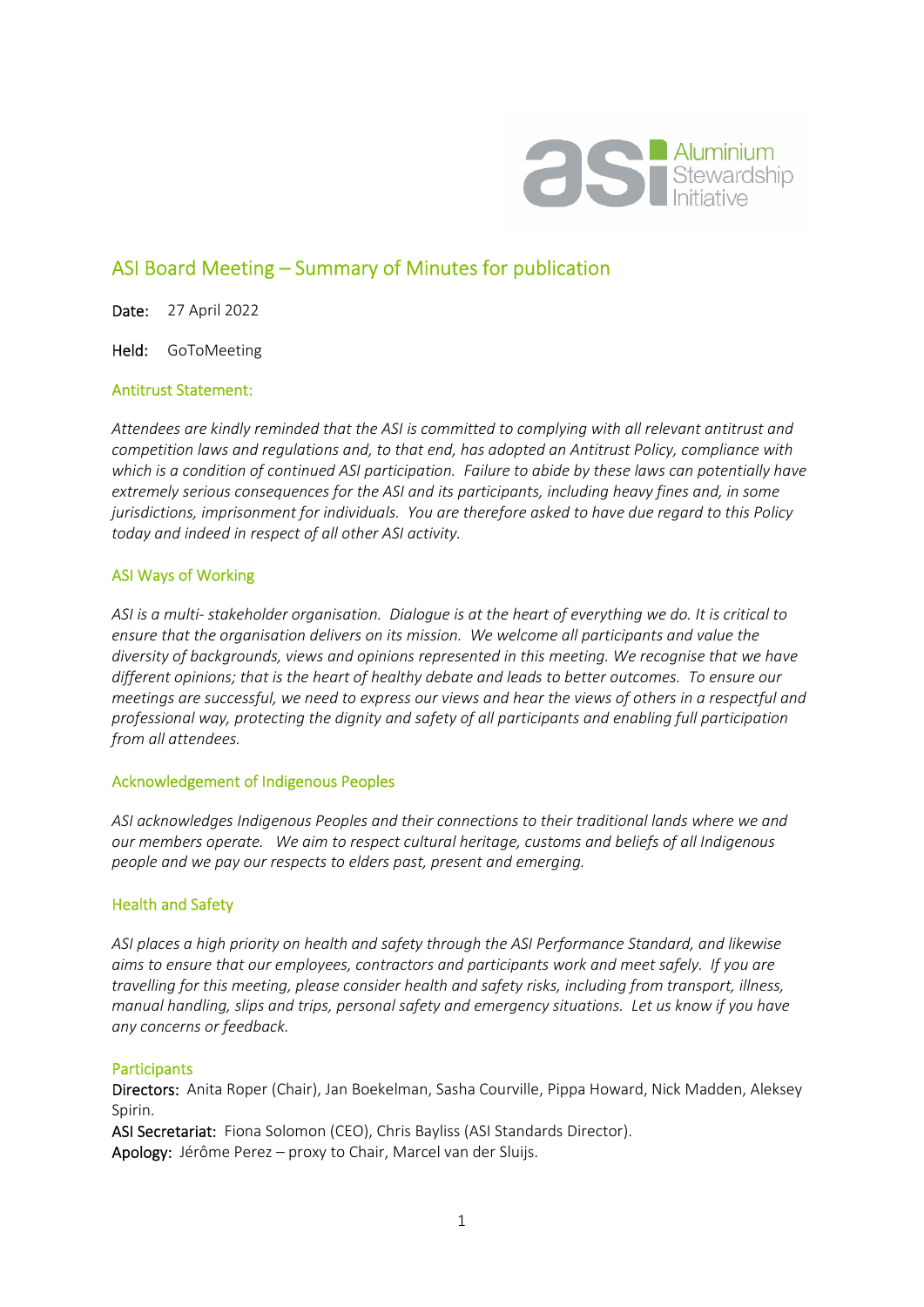#### Introduction and context

ASI publishes a summary of Board meetings and teleconferences in the interests of transparency.

The following principles are applied in preparing these summaries:

- Statements or perspectives are not attributed to individuals.
- The following matters are NOT included in the summary: personnel matters, financial approvals, small items, or sensitive, premature or evolving discussions.
- Board *decisions* are shared, but not the deliberations or decision-making processes that lead to them.
- Publishing the Board's decisions does not invite or open up debate about these decisions.
- The Board approves the summary before publication on the ASI website and via the monthly Members Update.

# Topics discussed at this Board meeting:

- Adoption of the post-revision Standards.
- 2021 Financial Statements.
- Annual governance surveys.
- 2022 Annual General Meeting.
- Governance elections and appointments.
- Discussion of regular items relating to governance, strategy, finance and operations.

# Outcomes and actions from this meeting:

- The Board reviewed the standards development process followed by the Standards Committee for the ASI Standards Revision during 2020-2022. The Board accepted the recommendation of the Standards Committee and unanimously adopted the revised 2022 ASI normative documents (ASI Performance Standard V3, ASI Chain of Custody V2) and supporting documents (ASI Performance Standard Guidance V3, ASI Chain of Custody Guidance V2, ASI Assurance Manual V2, ASI Claims Guide V2 and ASI Glossary V1) as ASI By-Laws.
- The Board received a report from the Finance and Audit Committee on their review of the 2021 Financial Statements and Directors Report, and discussion with the financial auditors PKF Melbourne. The Board accepted the Committee's recommendation to approve the audited Statements for circulation to ASI members and publication on the ASI website.
- The Board received a report from the Governance Committee on their review of the 2021 Governance Surveys. The Member Summary was discussed and approved to share with ASI members.
- The format and initial preparations for the 2022 Annual General Meeting were discussed and the draft AGM Notice was approved for finalisation and circulation to ASI members by 1 June  $2022$
- The results of the 2022 Standards Committee nominations were noted, with new 2 year terms to commence on April 28. Despite 3 consecutive terms on the Standards Committee, Annemarie Goedmakers was appointed by the Board for a further 1 year term. ASI is working to fill other vacancies in coming weeks.